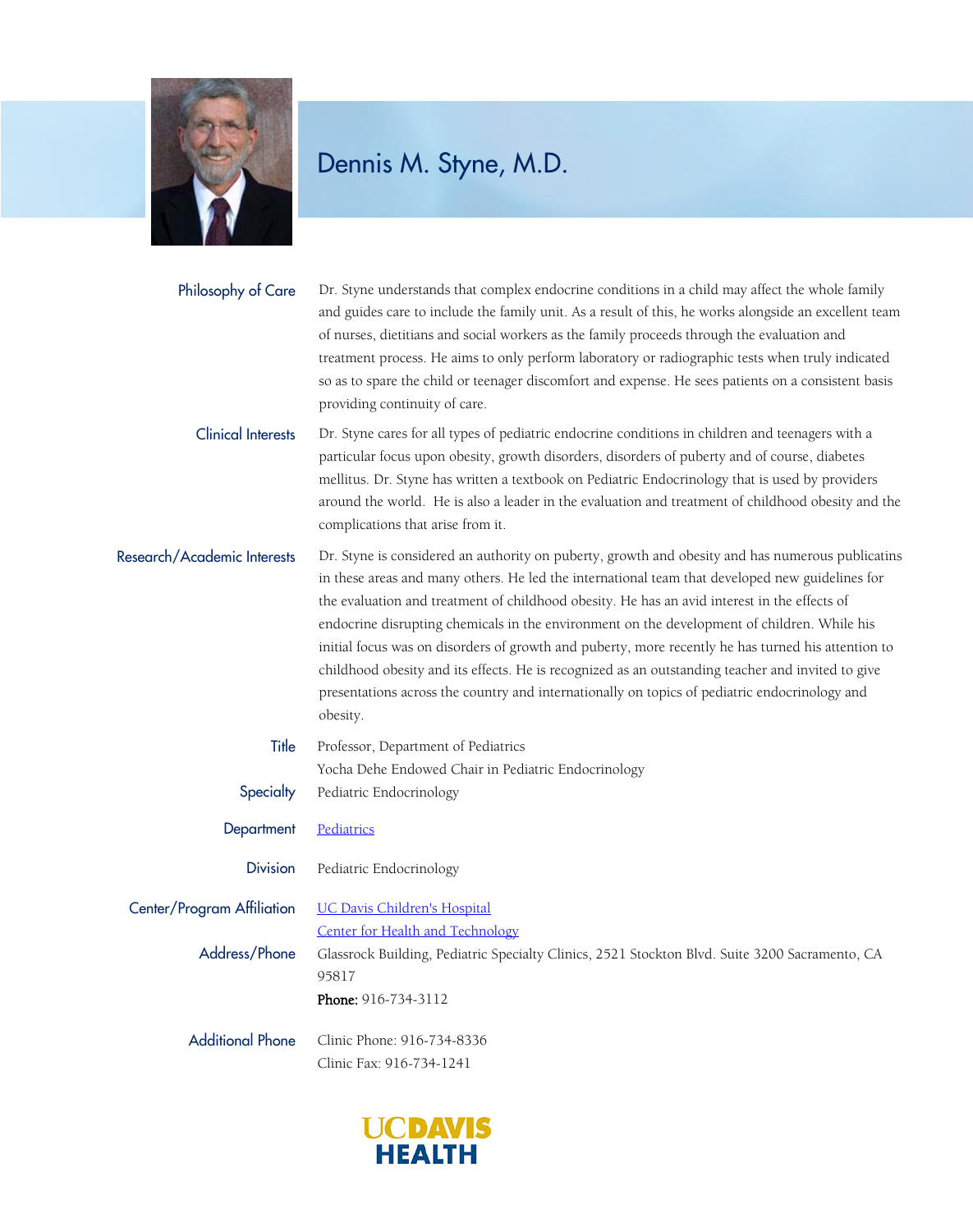

Physician Referrals: 800-4-UCDAVIS (800-482-3284)

| Education                         | M.D., Northwestern University Medical School, Evanston IL 1971                                                                                                                                         |
|-----------------------------------|--------------------------------------------------------------------------------------------------------------------------------------------------------------------------------------------------------|
|                                   | B.S., Northwestern University, Evanston IL 1969                                                                                                                                                        |
| <b>Internships</b>                | Pediatrics, UC San Diego, San Diego CA 1971-1972                                                                                                                                                       |
| Residency                         | Pediatrics, UC San Diego, San Diego CA 1972-1973                                                                                                                                                       |
|                                   | Pediatrics, Yale - New Haven Hospital, New Haven CT 1973-1974                                                                                                                                          |
| Fellowships                       | Pediatric Endocrinology, UC San Francisco, San Francisco CA 1974-1977                                                                                                                                  |
| <b>Board Certifications</b>       | American Board of Pediatrics                                                                                                                                                                           |
|                                   | American Board of Pediatrics, Pediatric Endocrinology, 2002                                                                                                                                            |
|                                   | National Board of Medical Examiners                                                                                                                                                                    |
| <b>Professional Memberships</b>   | American Academy of Pediatrics                                                                                                                                                                         |
|                                   | <b>Endocrine Society</b>                                                                                                                                                                               |
|                                   | Obesity Society                                                                                                                                                                                        |
|                                   | Pediatric Endocrine Society                                                                                                                                                                            |
|                                   | Western Society for Pediatric Research                                                                                                                                                                 |
| <b>Honors and Awards</b>          | Best Doctors in America, (1992-2020), 2020                                                                                                                                                             |
|                                   | Yocha Dehe Endowed Chair in Pediatric Endocrinology (2006-present), 2020                                                                                                                               |
|                                   | Krishna M. Saxena, MD Honorary Endocrine Lecture, 2004                                                                                                                                                 |
|                                   | Dean's Excellence in Mentoring, UC Davis Medical Center, School of Medicine, Department of                                                                                                             |
|                                   | Pediatrics, 2013                                                                                                                                                                                       |
|                                   | Medical Student Research Forum Appreciation Award (for mentoring Mo Mortazavi, MD), 2008                                                                                                               |
|                                   | 14th Annual Marjorie Kantor Memorial Lecture, 2008                                                                                                                                                     |
|                                   | Frank Oski, MD Distinguished Visiting Professor, Syracuse, NY, 2007                                                                                                                                    |
|                                   | Krishna M. Saxena, MD Honorary Endocrine Lecture, 2004                                                                                                                                                 |
| <b>Select Recent Publications</b> | Styne DM. Physiology %26amp%3B Disorders of Puberty. Melmed, Koenig, Rosen, Auchus %<br>26amp%3B Goldfine, (ed). Williams Textbook of Endocrinology, 14th edition, Elsevier Health.<br>2020:1023-1164. |
|                                   |                                                                                                                                                                                                        |

Townsend MS, Shilts ML, Lanoue L, Drake C, Styne DM, Woodhouse L, Ontai L. Healthy Kids Study among 3-5 year olds: Validation with biomarkers of low-grade chronic inflammation. Childhood Obesity. 2020;16(1): S23-32.

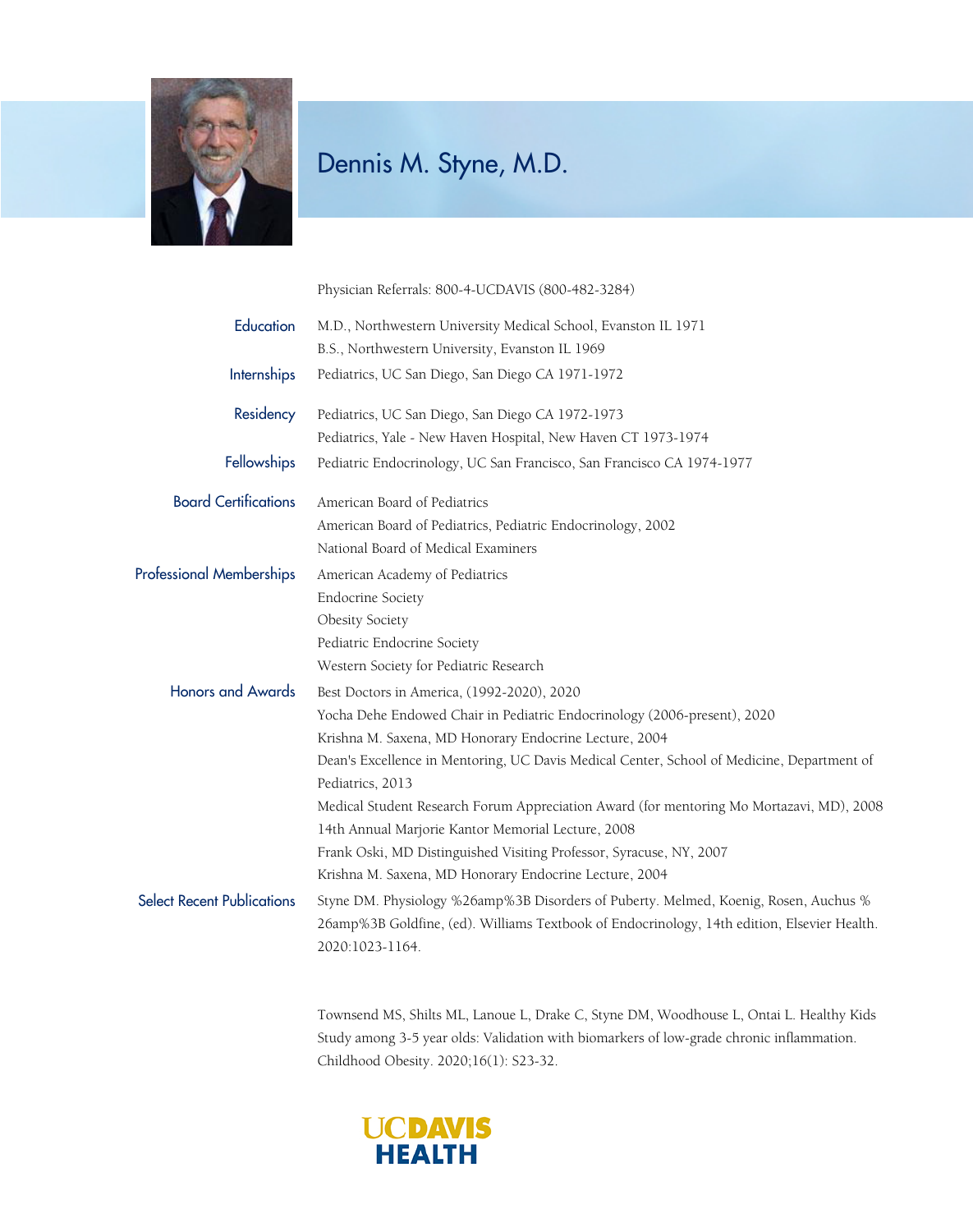

Jetter KM, Adkins J, Cortez S, Hopper GK Jr, Shively V, Styne DM. Yes We Can: Eating Healthy on a Limited Budget. J Nutr Educ Behav. 2019 Mar;51(3):268-276. doi:10.1016/j.jneb.2018.12.002. PMID:30851840.

Townsend MS, Shilts MK, Styne DM, Drake C, Lanoue L, Ontai L. An Obesity Risk Assessment Tool for Young Children: Validity With BMI and Nutrient Values. J Nutr Educ Behav. 2018 Jul-Aug;50(7):705-717. doi:10.1016/j.jneb.2018.01.022. Epub 2018 Mar 19. PMID:29567008.

Styne D. Growth. Gardner %26amp%3B Shoback (ed). Basic %26amp%3B Clinical Endocrinology, Vol. 10, Greenspan. 2018:137-170.

Styne D. Puberty. Gardner %26amp%3B Shoback (ed). Basic %26amp%3B Clinical Endocrinology, Vol. 10, Greenspan. 2018:547-574.

Lee Y, Styne DM. Endocrine Factors Affecting Neonatal Growth. Polin, Abman, Rowitch, Benitz, Fox (ed). Fetal and Neonatal Physiology, Vol 5, Elsevier, Philadelphia, PA. 2018;25:256-272.

Styne DM, Arslanian SA, Connor EL, Farooqi IS, Murad MH, Silverstein JH, Yanovski JA. Pediatric Obesity-Assessment, Treatment, and Prevention: An Endocrine Society Clinical Practice Guideline. J Clin Endocrinol Metab. 2017 Mar 1;102(3):709-757. doi:10.1210/jc.2016-2573. PMID: 28359099.

Townsend MS, Shilts MK, Styne DM, Drake C, Lanoue L, Woodhouse L, Allen LH. Vegetable behavioral tool demonstrates validity with MyPlate vegetable cups and carotenoid and inflammatory biomarkers. Appetite. 2016 Dec 1;107:628-638. doi:10.1016/j.appet.2016.09.002. Epub 2016 Sep 4. PMID:27603783.